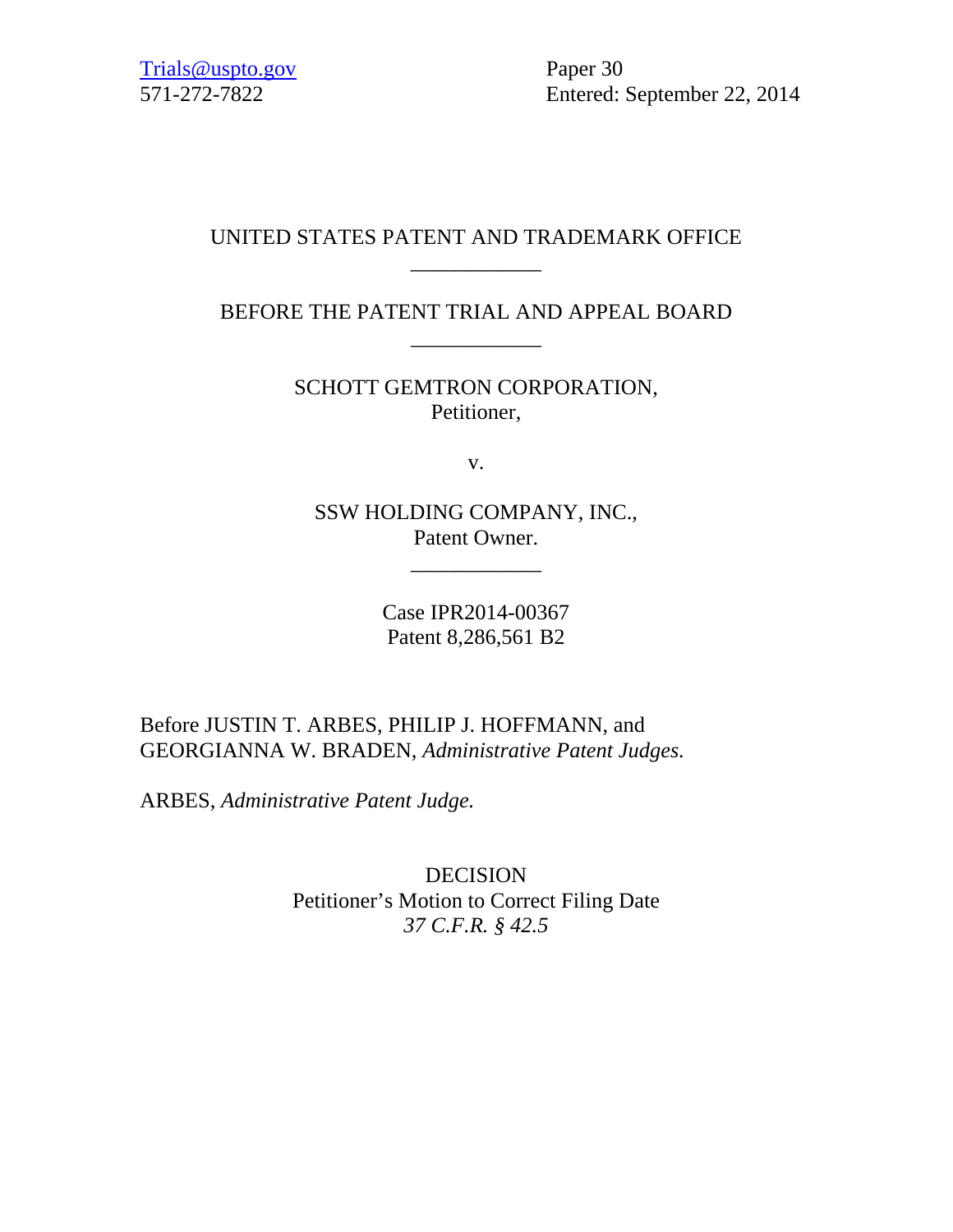Petitioner filed a motion to correct the filing date accorded to its Petition in this proceeding. Paper 22 ("Mot."). Patent Owner was authorized to file an opposition by September 4, 2014, but did not do so. *See* Paper 21 at 5. For the reasons stated below, Petitioner's motion is *granted*.

Petitioner filed its Petition, along with Exhibits 1101–1109, in the Patent Review Processing System (PRPS) on January 18, 2014. Petitioner listed in its exhibit list that Exhibit 1109 was the "Declaration of Chris B. Schechter," *see* Paper 2 at v, but the version of Exhibit 1109 filed on January 18, 2014 was a copy of U.S. Patent Application Publication No. 2004/0202872 A1, not a declaration. Petitioner subsequently filed Mr. Schechter's declaration, also numbered as Exhibit 1109, on January 21, 2014. The Petition was accorded a filing date of January 18, 2014. Paper 3. Because the Petition as filed originally did not include a copy of Mr. Schechter's supporting declaration as required by 35 U.S.C. § 312(a)(3)(B), we ordered that the Petition be accorded a filing date of January 21, 2014. Paper 21 at 3–4.

Petitioner argues in its motion that the Petition should be accorded a filing date of January 18, 2014, because the filing of the incorrect version of Exhibit 1109 was a clerical error. Mot. 3–5. Petitioner provides a declaration from its counsel describing the actions he took in filing the Petition. Ex. 1114. Petitioner's counsel states that he inadvertently labeled two files as Exhibit 1109, and uploaded the incorrect version to PRPS by mistake. *Id*. ¶¶ 3–4. Petitioner's counsel further explains that after discovering the error, he contacted the Board on the next business day (January 21, 2014) and filed the correct version of Exhibit 1109. *Id*. ¶¶ 6–8.

2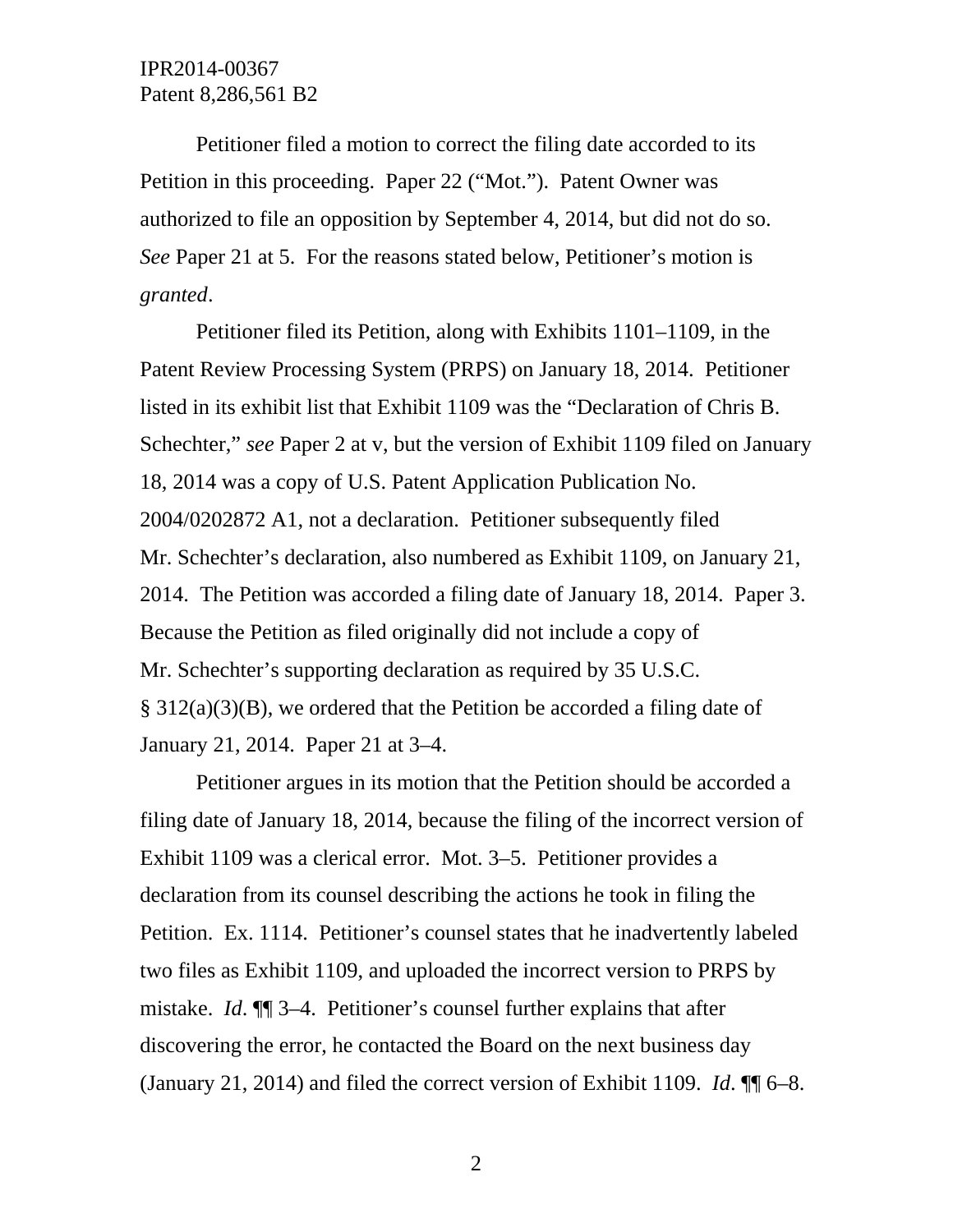## IPR2014-00367 Patent 8,286,561 B2

Based on our review of the facts as set forth in the declaration of Petitioner's counsel, we are persuaded that uploading the incorrect version of Exhibit 1109 was a clerical error and that it would be appropriate under the circumstances to correct the filing date accorded to the Petition. The record supports Petitioner's position that it meant to file Mr. Schechter's declaration, as the exhibit list and body of the Petition reference the declaration as Exhibit 1109 throughout. *See* Paper 2 at v, 20, 23, 24, 36, 38, 44. Further, Petitioner served Patent Owner with a copy of Mr. Schechter's declaration on January 18, 2014, as Patent Owner acknowledged during a previous conference call. *See id*. at 59 (certificate of service); Paper 21 at 2–3; Ex. 1114 ¶ 5. Similar errors have been found correctable in other proceedings, upon a sufficient showing from the filing party that the error was clerical in nature. *See, e.g.*, *Conmed Corp. v. Bonutti Skeletal Innovations LLC*, IPR2013-00624, slip op. (PTAB Feb. 21, 2014) (Paper 18); *Syntroleum Corp. v. Neste Oil Oyj*, IPR2013-00178, slip op. (PTAB July 22, 2013) (Paper 21); *ABB Inc. v. Roy-G-Biv Corp.*, IPR2013-00063, slip op. (PTAB Jan. 16, 2013) (Paper 21).

Finally, we remind the parties of the need to review documents filed in PRPS to ensure that they are correct, and to notify the Board and the other party promptly if any error occurs.

In consideration of the foregoing, it is hereby:

ORDERED that Petitioner's motion (Paper 22) to correct the filing date accorded to its Petition is *granted*;

FURTHER ORDERED that the Petition is accorded a filing date of January 18, 2014; and

3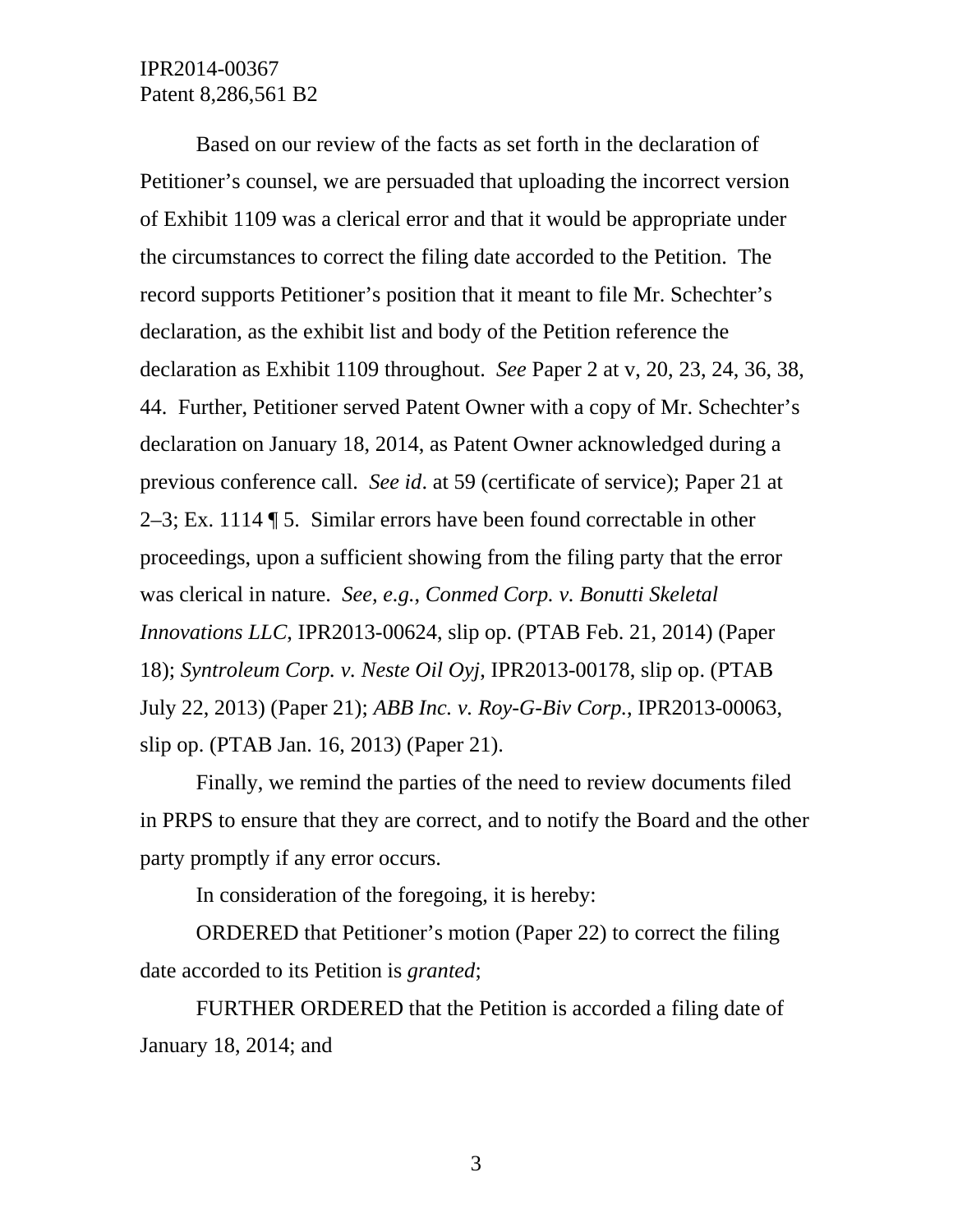IPR2014-00367 Patent 8,286,561 B2

FURTHER ORDERED that the original version of Exhibit 1109 filed on January 18, 2014 (U.S. Patent Application Publication No. 2004/0202872 A1) is expunged from the record of this proceeding.